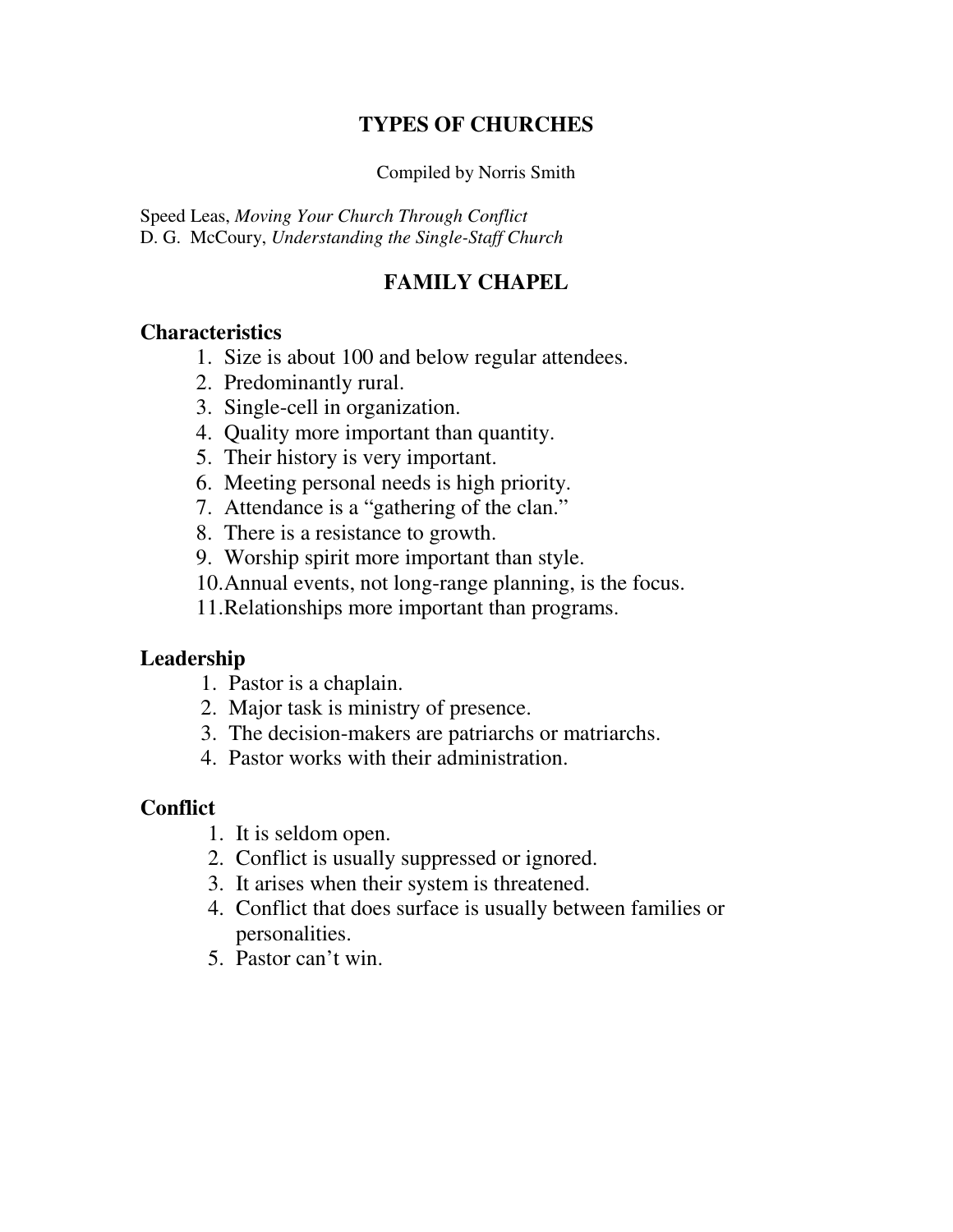## **COLLECTIVE ALLIANCES**

#### **Characteristics**

- 1. Size is about 100 to 175 regular attendees.
- 2. They are located in rural areas, county seat towns, and cities.
- 3. Pastor is central leader.
- 4. New members align with pastors.
- 5. Congregation develops dependency on pastor.
- 6. Limited organizational structure.
- 7. Growth focuses on pastor.
- 8. Ministry is more relational and limits growth.

#### **Leadership**

- 1. Pastor is key figure.
- 2. Pastor cultivates relationships with key leaders.
- 3. He is liaison between groups.
- 4. Patriarchs and matriarchs shift to groups or organizations.
- 5. Pastor becomes the administrator.

- 1. Subterranean pastors emerge.
- 2. Conflict focused on pastor.
- 3. There is usually a history of tension between groups.
- 4. Issues are focused on persons.
- 5. Pastor is scapegoat if he chooses sides.
- 6. There is a struggle to get dependent persons to be responsible.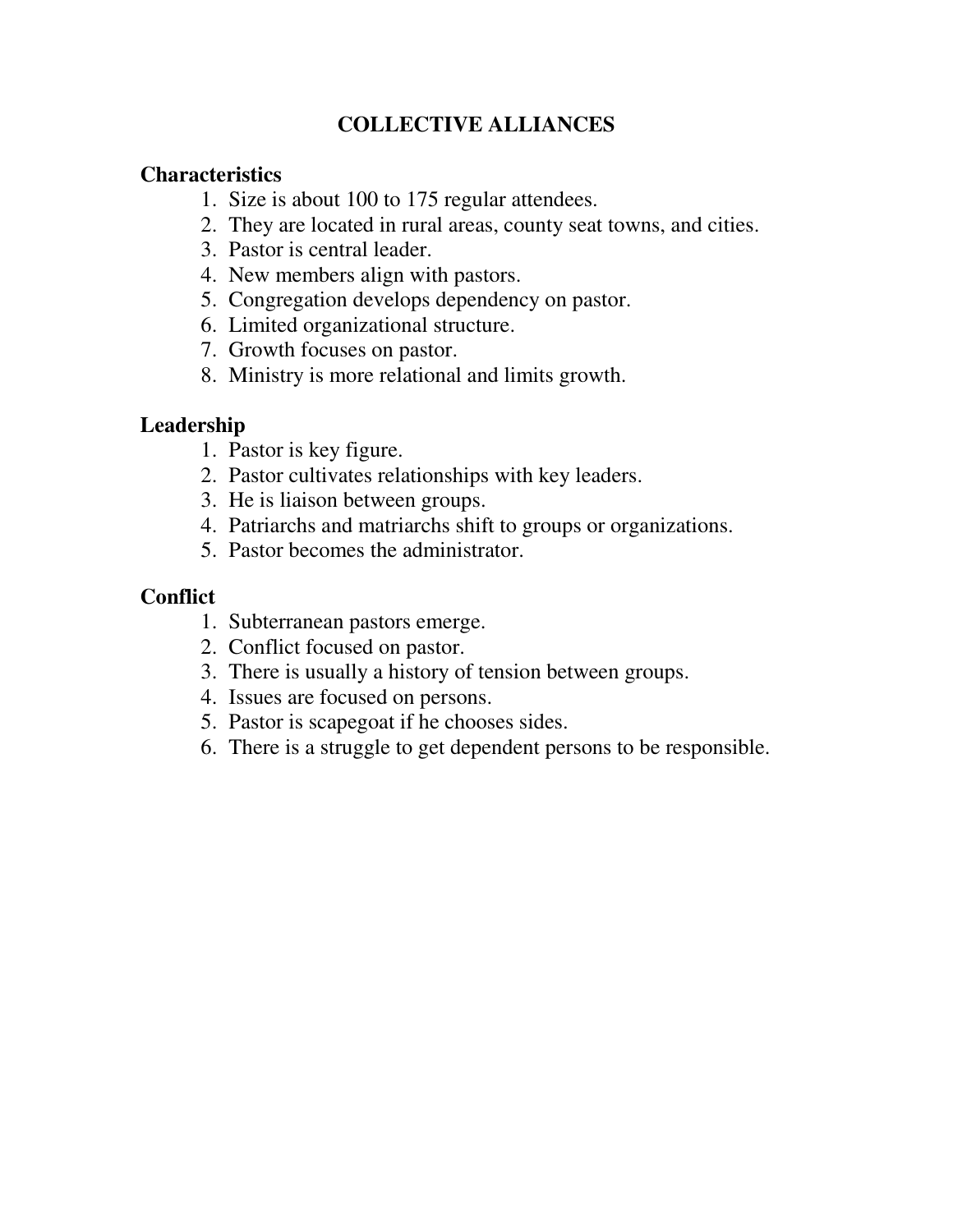## **EQUIPPING LEADER**

### **Characteristics**

- 1. Size is about 175 to 250 regular attendees.
- 2. Predominantly in cities and small towns.
- 3. Multi-celled in its life.
- 4. Administration is done purposefully.
- 5. Communication is a key to functioning healthily.
- 6. Committee work annual planning and program ministries are major elements.
- 7. Each cell strives for intimacy.

## **Leadership**

- 1. Pastor becomes a liaison between groups and administrates the organization.
- 2. Pastor becomes pastor to the leadership.
- 3. Pastor equips the leadership as a teacher.
- 4. Pastor delegates to other leaders.
- 5. Staff leaders often added.
- 6. Pastor views the leaders as companions not competitors.
- 7. Administration is done cooperatively by groups.

- 1. Pastor is often further removed.
- 2. Takes longer for conflict to surface.
- 3. Conflict is usually within the leadership team or staff.
- 4. Conflict can often get worked out before it gets to congregation.
- 5. All groups must work together to solve conflict influencing the whole congregation.